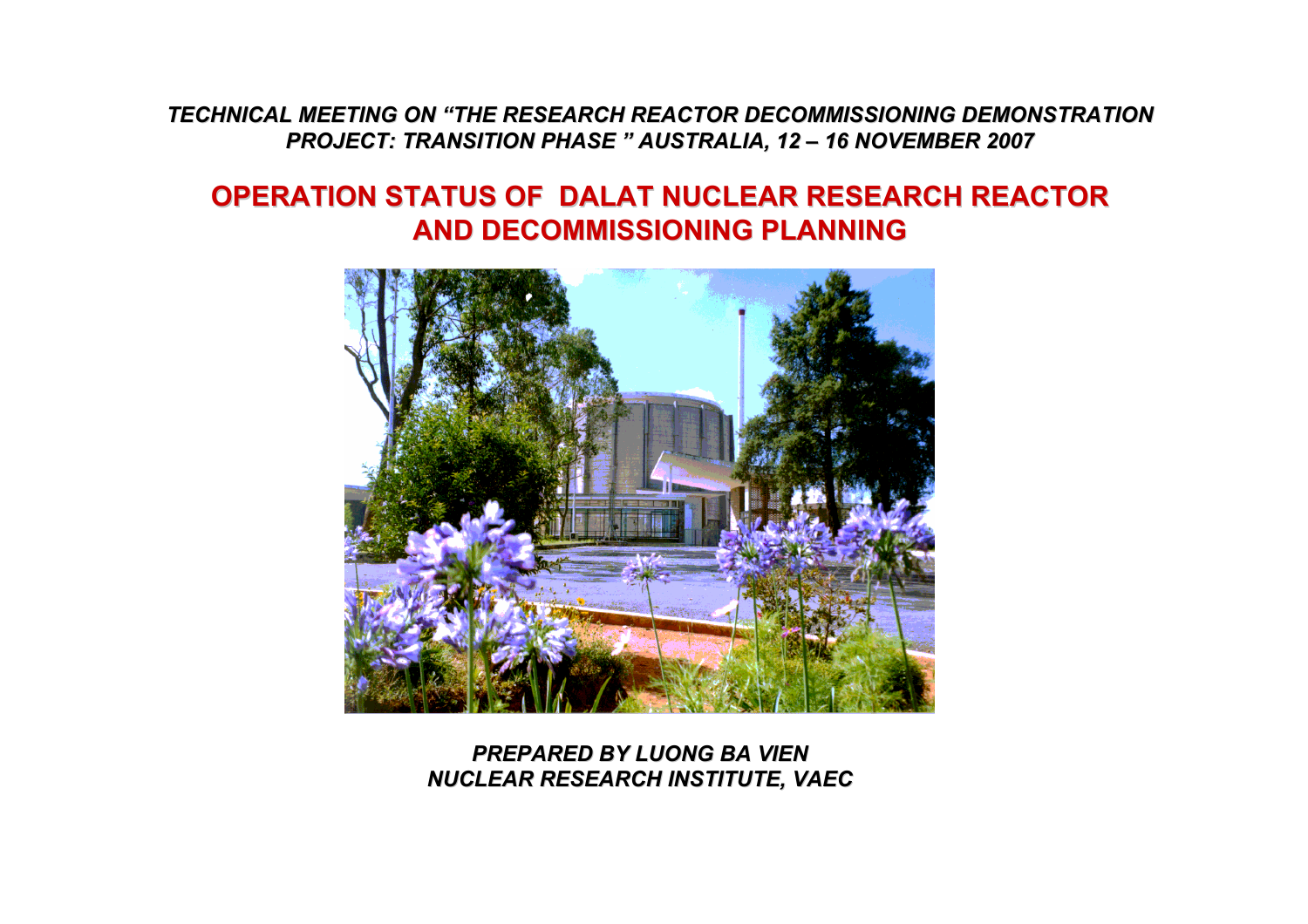

# **CONTENTS CONTENTS**

- **Nuclear Organizational Structure in VN**
- **Brief Introduction to the DNRR:**
	- **- History of the reactor**
	- **- Operation and Utilization of the reactor**
- **The modification projects at the DNRR:**
	- **- Reactor I&C System Replacement**
	- **- Core Fuel Conversion**
- **Decommissioning Planning**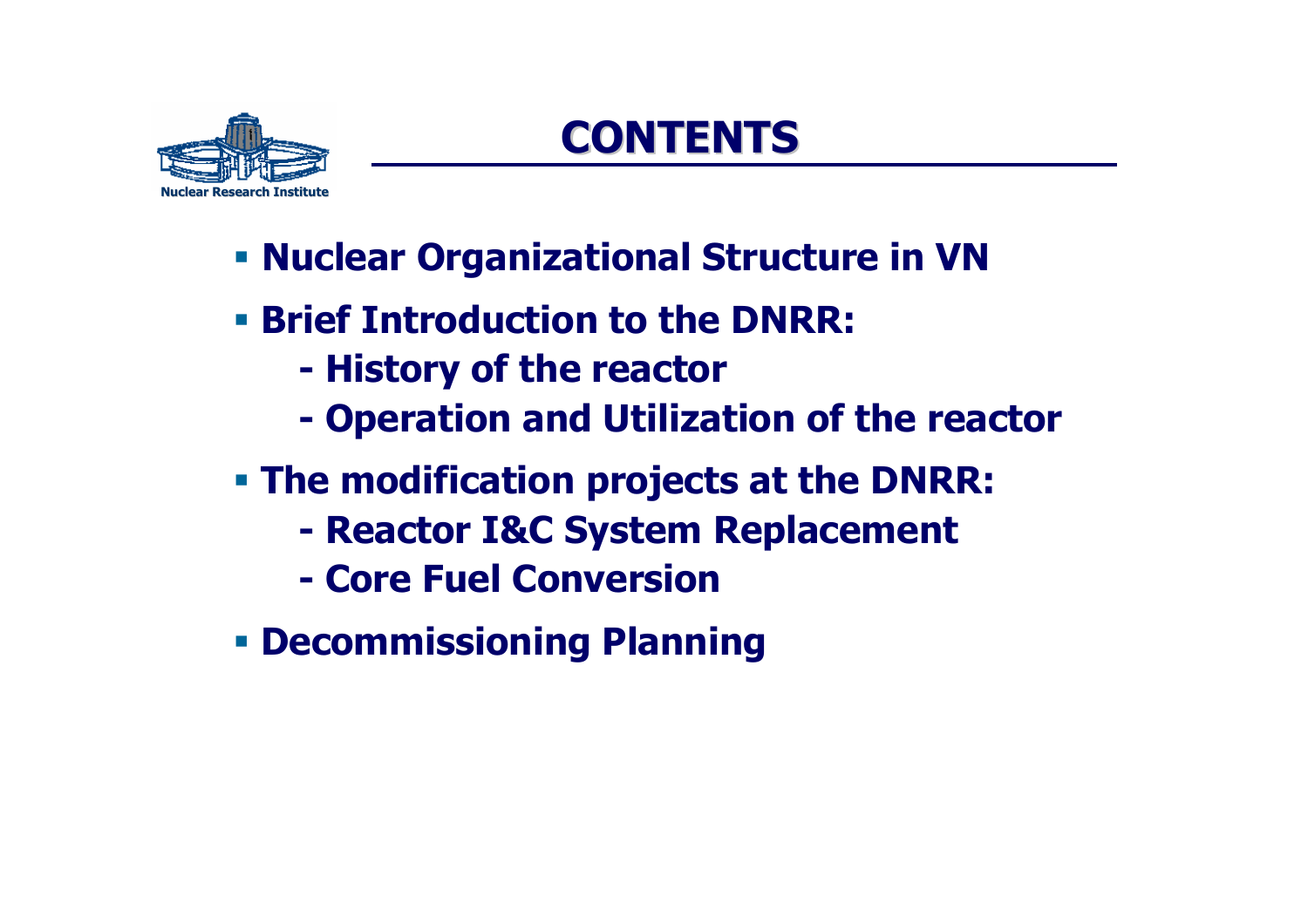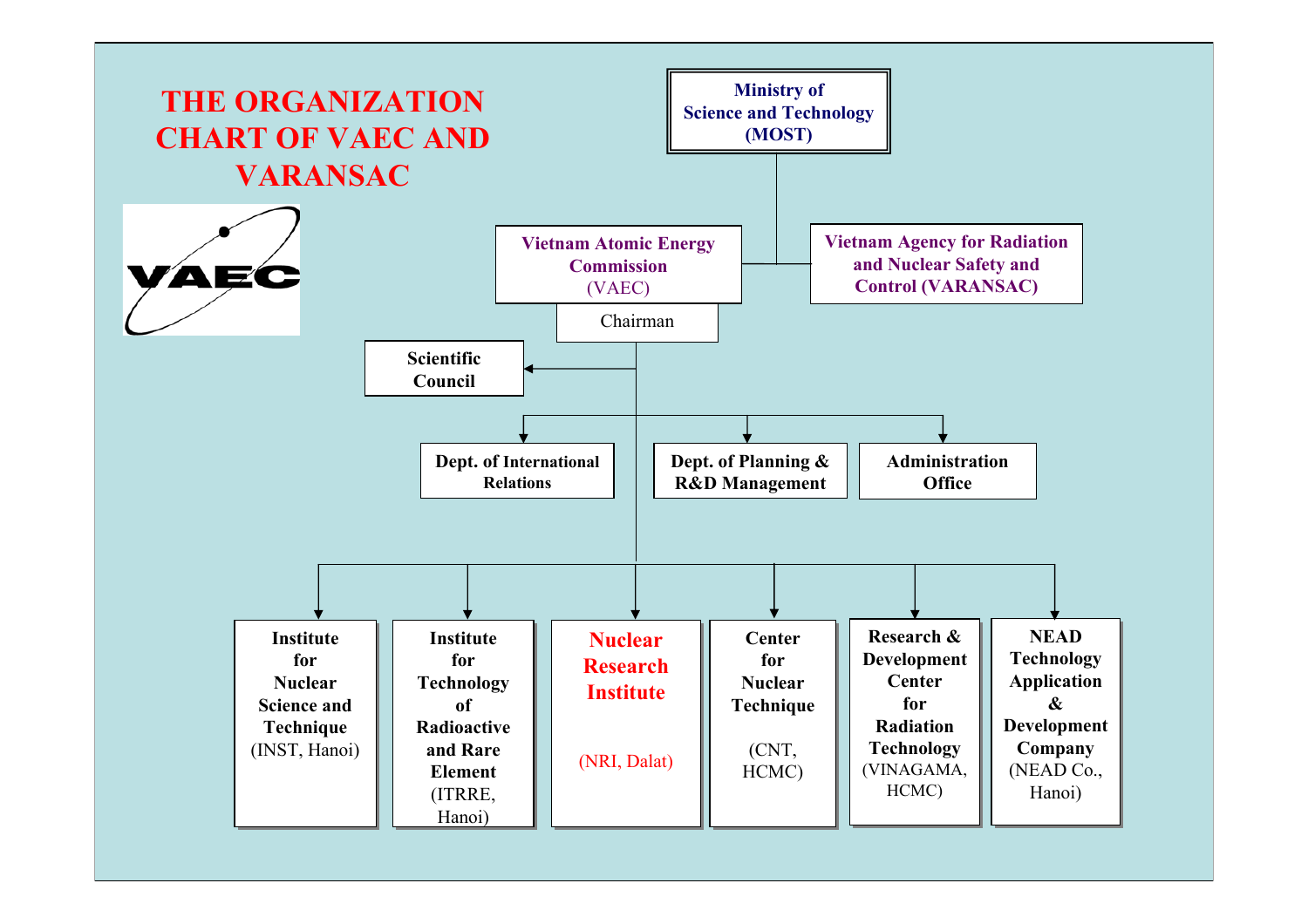

### **NUCLEAR ORGANIZATIONAL NUCLEAR ORGANIZATIONAL… (1)**

#### **Vietnam Agency for Radiation and Nuclear Safety & Control (VARANSAC)**

- Before 1994, VARANSAC belonged to the VAEC with the name of Radiation Protection and Nuclear Safety Department.
- Since July 31, 1994 VARANSAC has been established and directed by Ministry of Science and Technology.

 The VARANSAC's main activities are concentrated in the inspection and licensing for nuclear facilities; in radiation protection and management of radioisotope sources distributed in the country.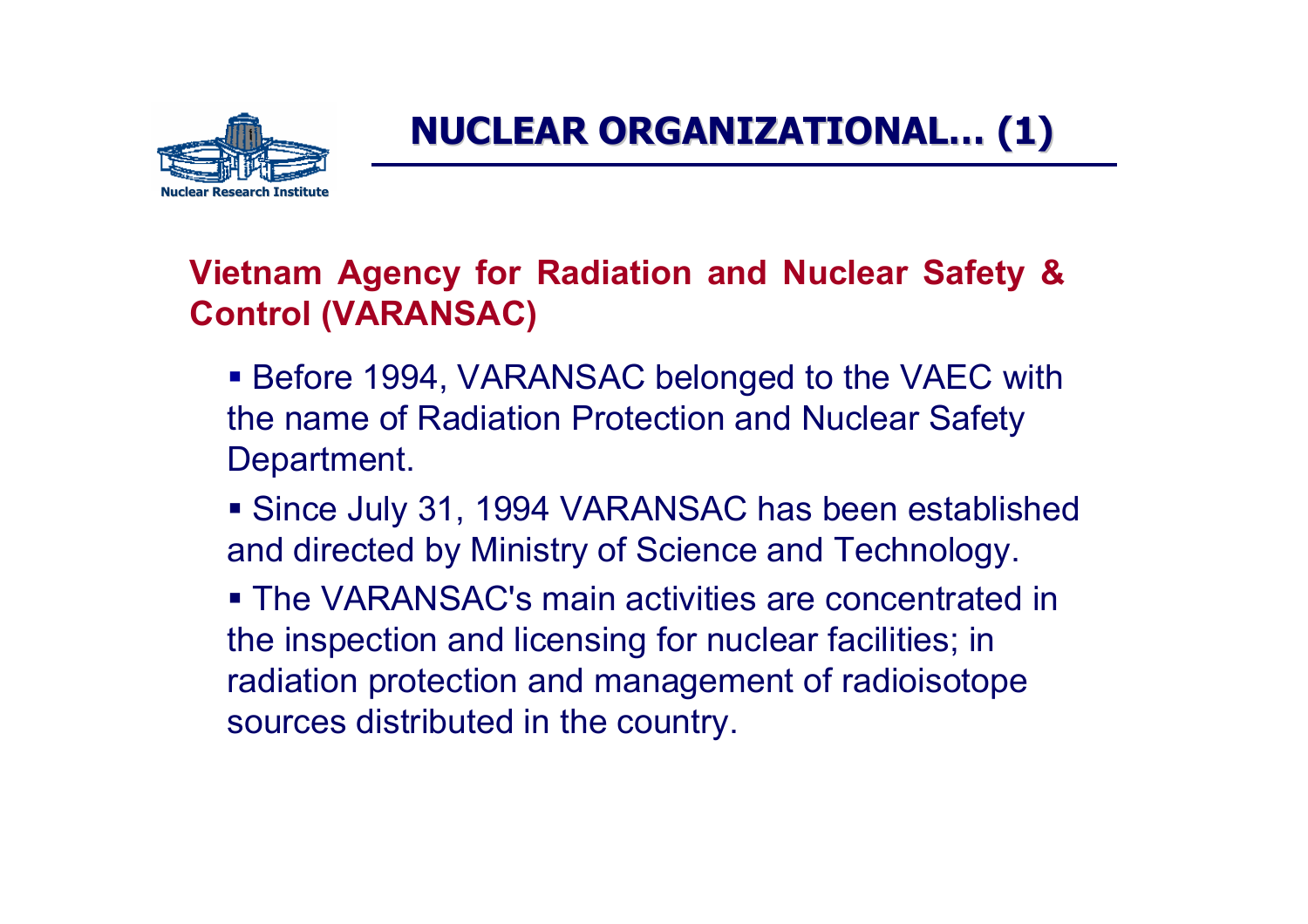

### **NUCLEAR ORGANIZATIONAL NUCLEAR ORGANIZATIONAL… (2)**

#### **Vietnam Atomic Energy Commission (VAEC)**

- The VAEC was established in April 26, 1976 and directed by Prime Minister.
- **In April 1994, VAEC has been re-organized and directed by** Ministry of Science and Technology (MOST).
- VAEC's activities are focused on:
	- *-Formulating the policy for nuclear power development;*
	- *- Promoting the applications of nuclear techniques in medicine, industry, agriculture, geology, environmental protection, etc.;*
	- *- Improving the research and development infrastructure;*
	- *- Coordinating the International and Regional Co-operation.*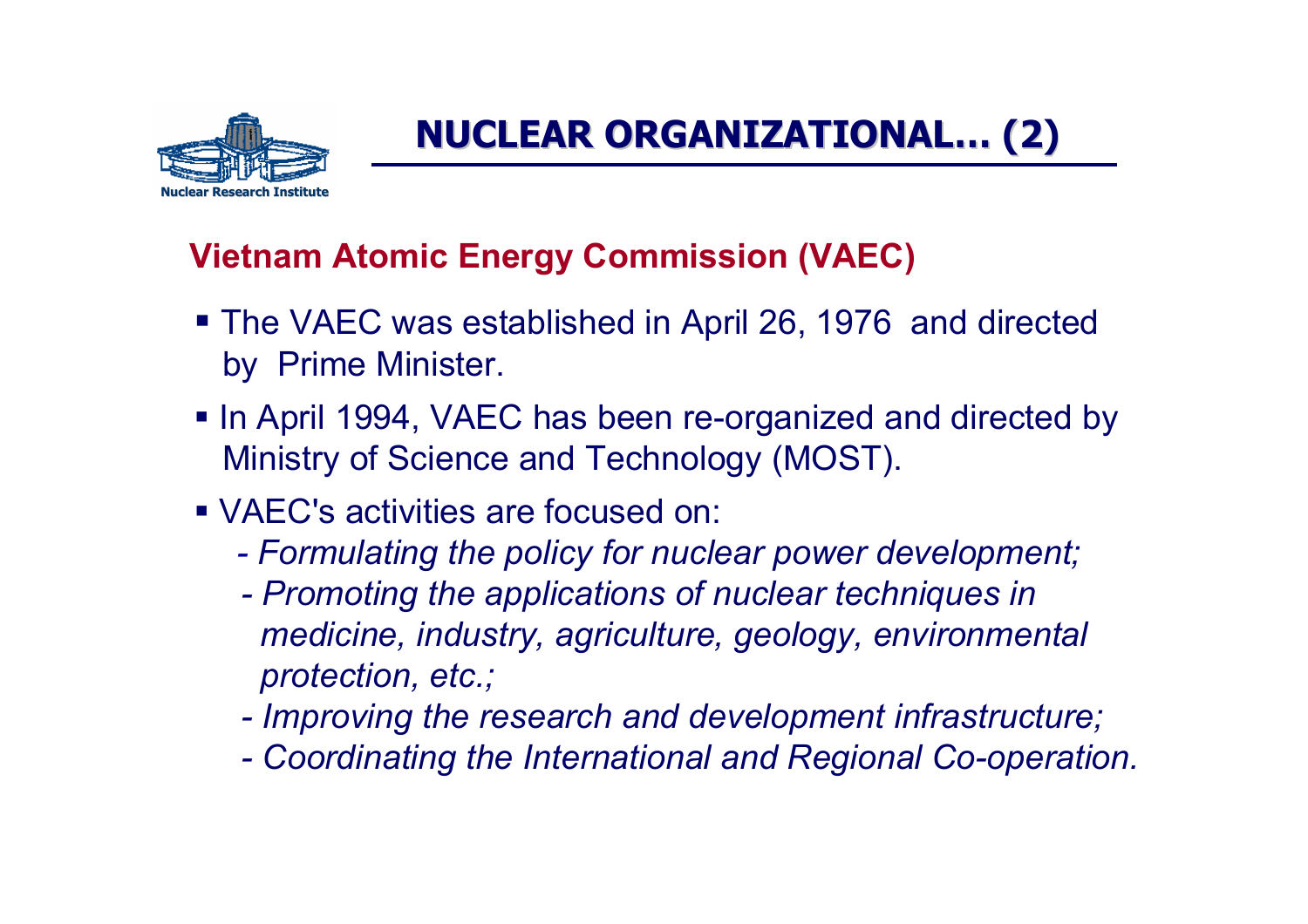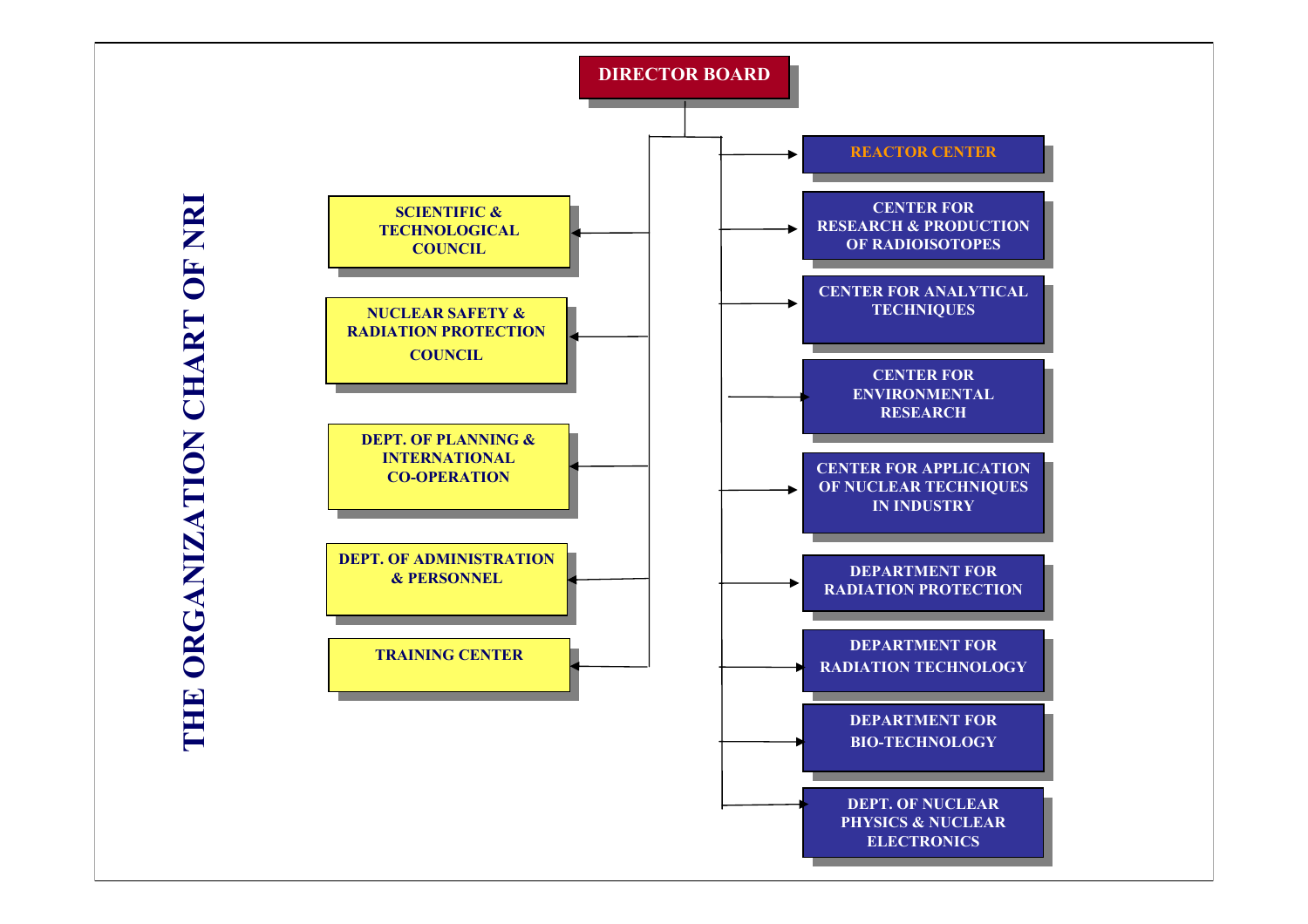

# **NUCLEAR ORGANIZATIONAL NUCLEAR ORGANIZATIONAL… (3)**

#### **Missions and roles of NRI are concentrated in:**

- Managing and exploiting the research reactor and other scientific instruments at NRI
- Carrying out research and development in nuclear and related fields
- **Preparing material & technical bases and manpower for** the institute and for nuclear energy program in Vietnam
- Ensuring nuclear and radiation safety for the Institute and helping other organizations on radiation protection
- Carrying out activities on international collaboration in research and training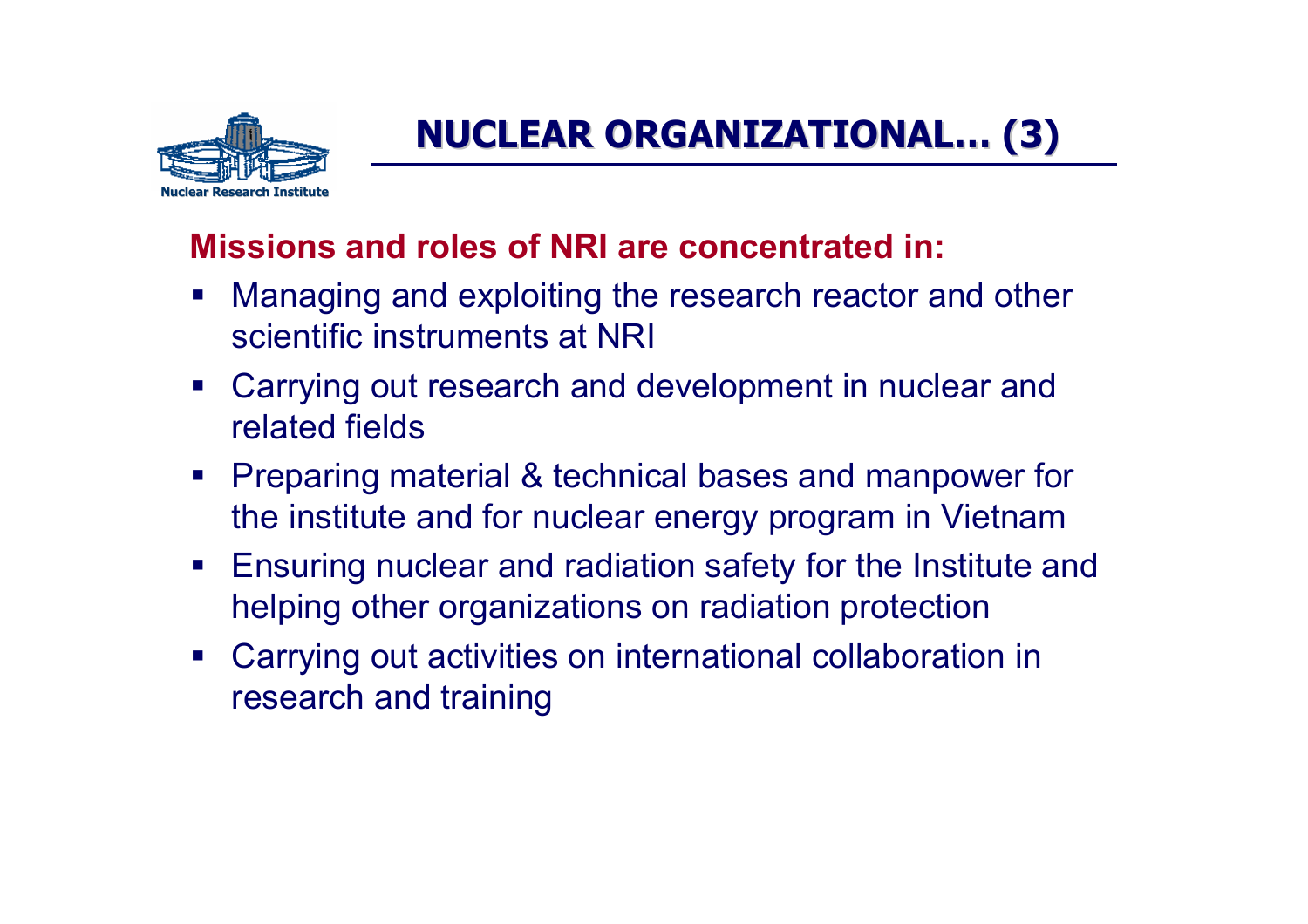

### **BRIEF INTRODUCTION BRIEF INTRODUCTION… HISTORY OF THE REACTOR (1) HISTORY OF THE REACTOR (1)**

- ) Early 1960: Construction of the TRIGA Mark II reactor started
- *T* 12/1962: Completion of the reactor construction
- ) 26/2/1963: First criticality of the TRIGA Mark II
- $\mathcal{F}$ 4/3/1963: Official inauguration of TRIGA reactor with the nominal power of 250 kW
- )1968-1975: Reactor was in extended shutdown
- )1974-1975: Fuels were unloaded and shipped back to USA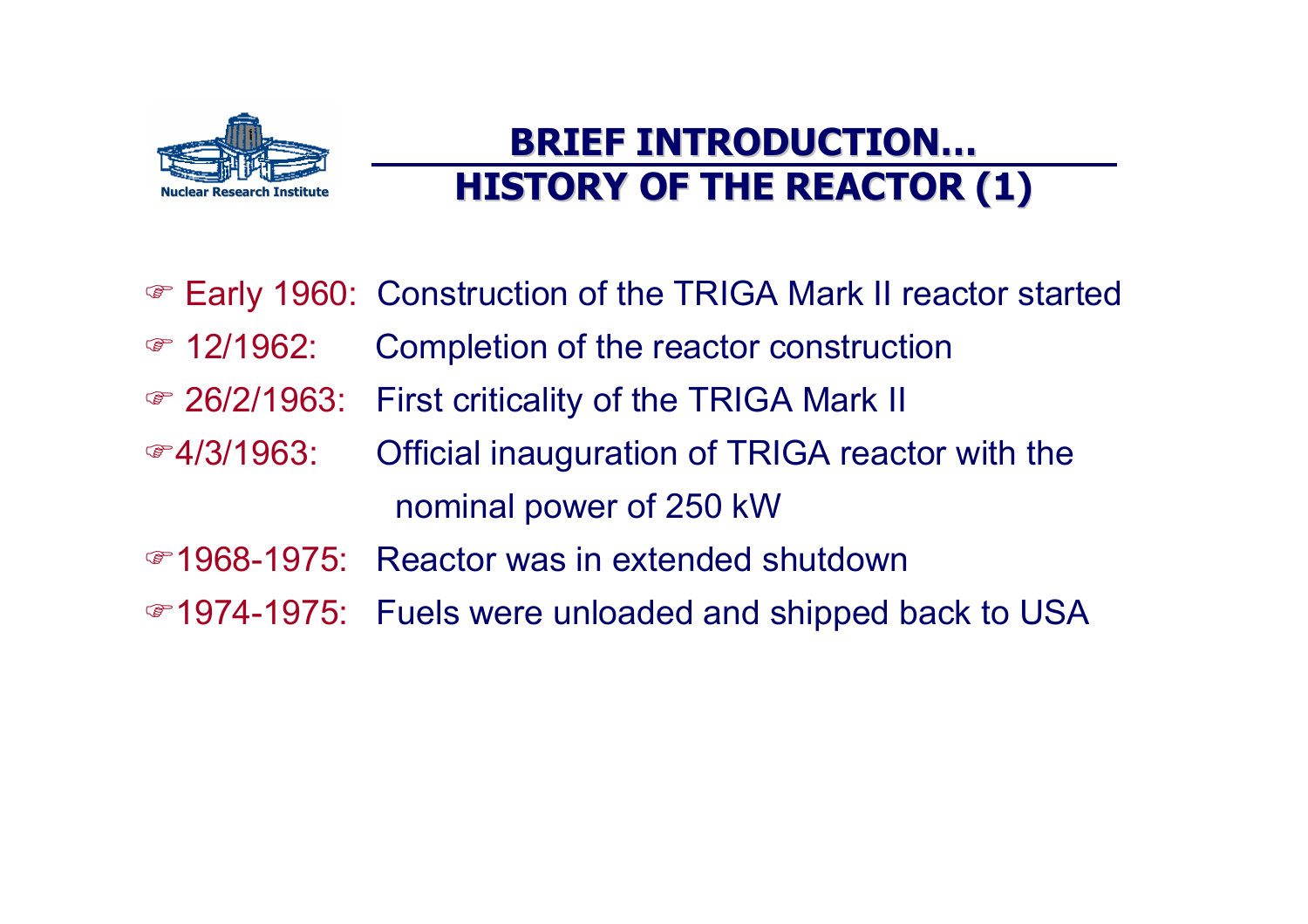

### **BRIEF INTRODUCTION BRIEF INTRODUCTION… HISTORY OF THE REACTOR (2)**

- $\circ$ 9/10/1979 Contract No. 85/096-54100 for reconstruction and upgrading of the DNRR was signed. ☞15/3/1982: The reconstruction and upgrading work of the reactor was started.
- $\in$  01/11/1983: The reactor reached first criticality.
- ◎20/3/1984: The DNRR with the nominal power of 500 kW was officially inaugurated.
- ) 3/1984 to present: The reactor has been operated for the purposes of Radioisotope production, neutron activation analysis, fundamental and applied research, and manpower training.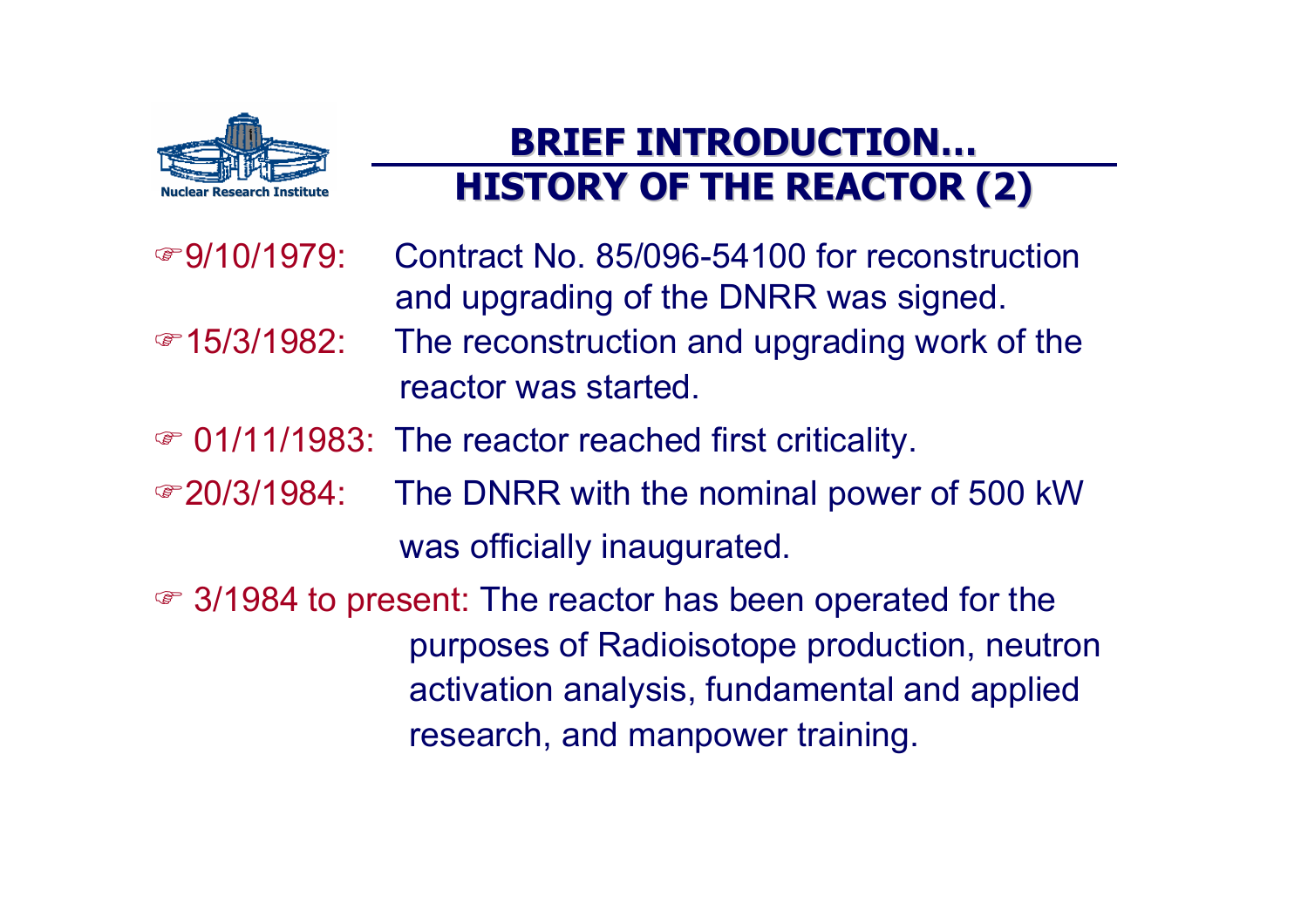

### **REACTOR CHARACTERISTICS REACTOR CHARACTERISTICS (1)**



**Reactor type:** Pool type **Nominal thermal power:** 500 kW **Coolant and moderator:** Light water **Core cooling mechanism:** Natural convection**Reflector:** Beryllium and Graphite **Fuel type:** VVR-M2, U-Al alloy, 36% enrichment and  $UO<sub>2</sub>+Al$ , 19.75% enrichment **Number of control rods:** 7 (2 safety rods, 4 shim rods, 1 regulating rod) **Control rod material:** B<sub>4</sub>C for safety and shim rods, Stainless steel for automatic regulating rod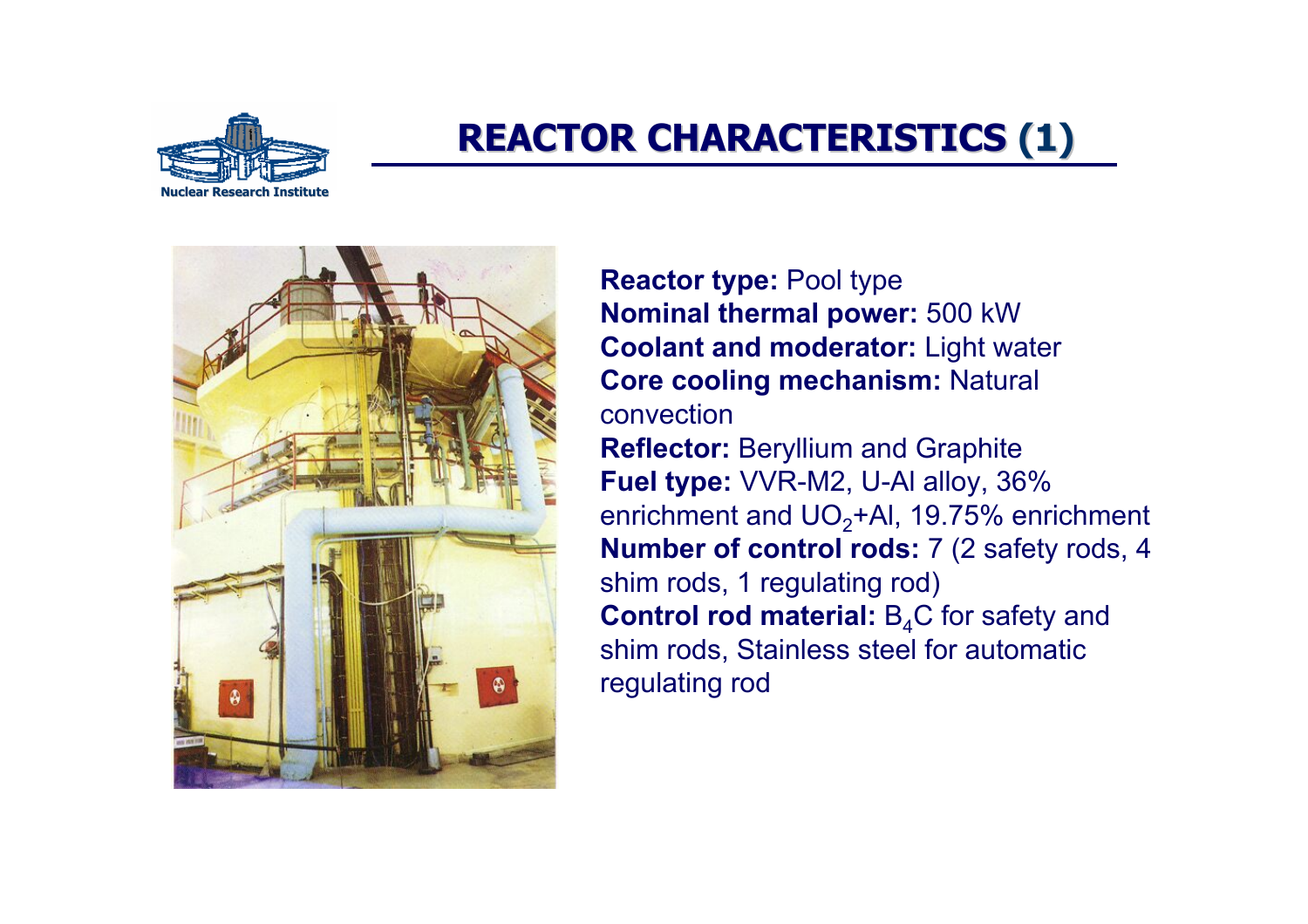

### **REACTOR CHARACTERISTICS REACTOR CHARACTERISTICS (2)**



**Neutron measuring channels:** 6 (3 CFC, 3 CIC)

**Vertical irradiation channels:** 4 (neutron trap, 1 wet channel, 2 dry channels) and 40 holes at the rotary specimen rack **Horizontal beam-ports:** 4 (1 tangential, 3 radial) **Thermal column:** 1**Spent fuel storage (temporary):**  inside reactor building, next to the reactor tank **Maximum thermal neutron flux in the core:** 2.1x1013 n.cm-2.s-1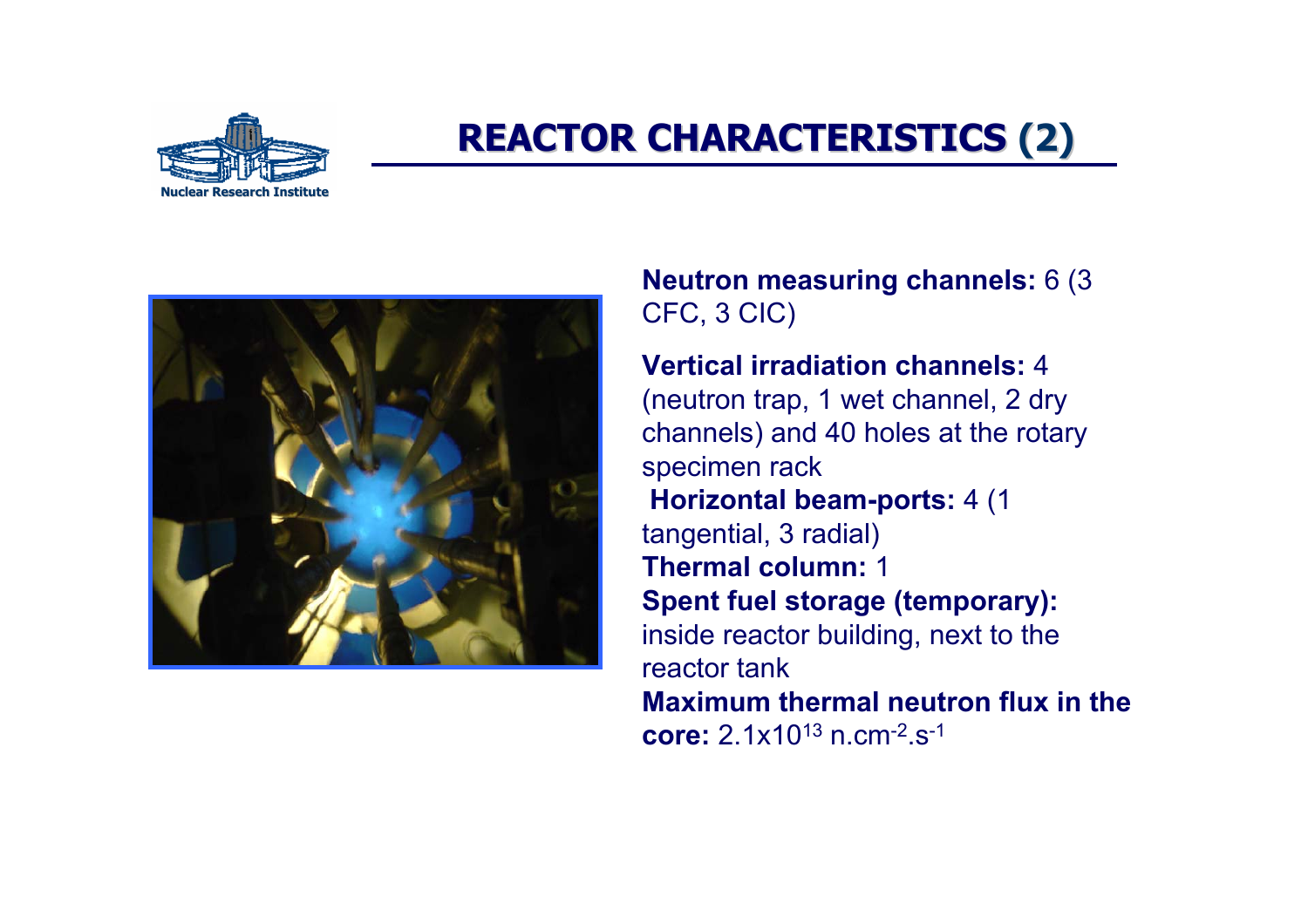

### **ADMINISTRATIVE ORGANIZATION ADMINISTRATIVE ORGANIZATION OF REACTOR CENTER OF REACTOR CENTER**

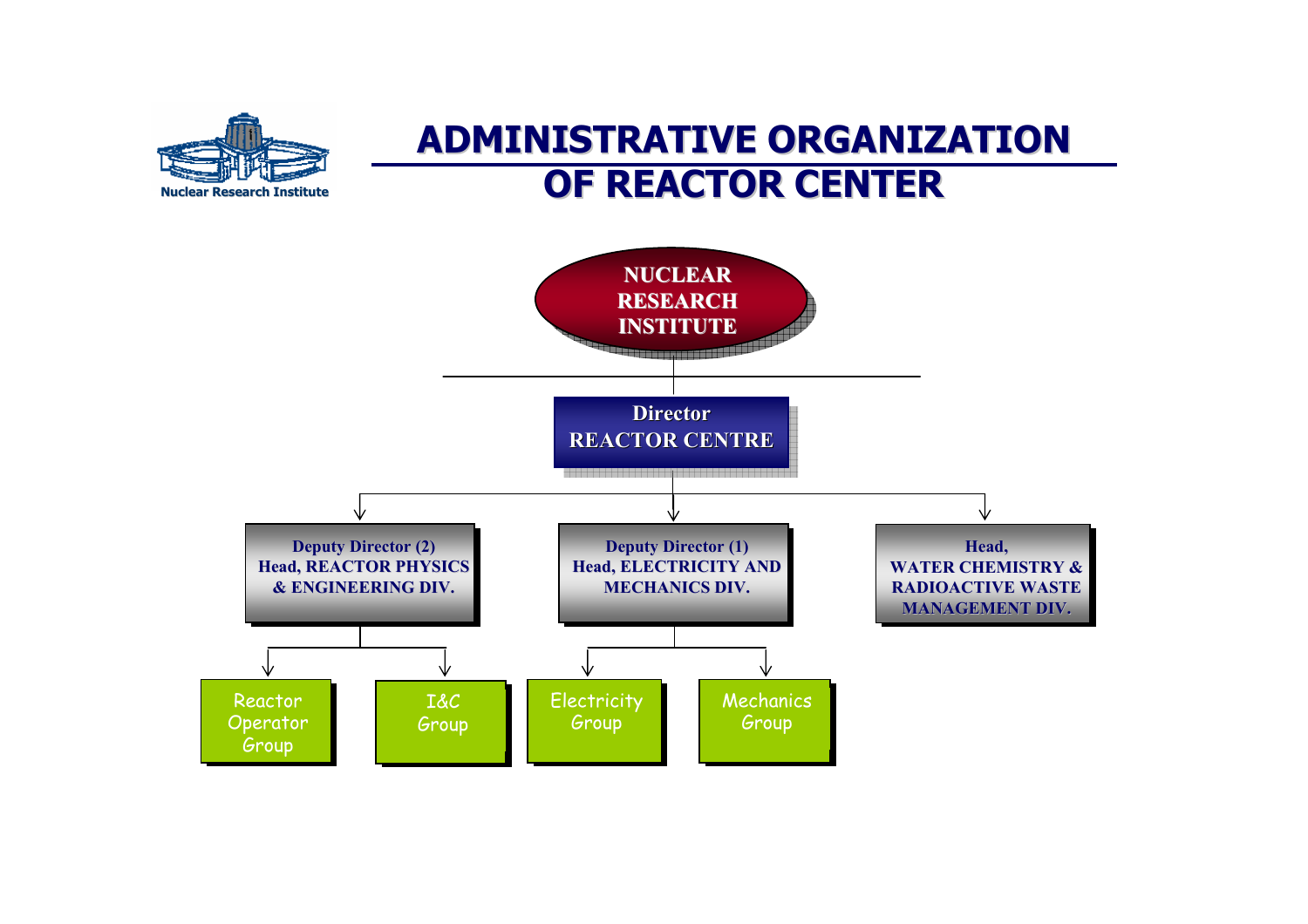

### **OPERATING OPERATING CYCLE AND CYCLE AND RESULTS RESULTS**



The control room of the DNRR

**Operating cycle:** Continuous operation for 108 hrs at full power and then shut down for 3 weeks to carry out maintenance work (sometimes short-run).

**Total operating time:** (as the end of 2006): 29790 hrs

**Accumulative thermal energy:** 595 MWd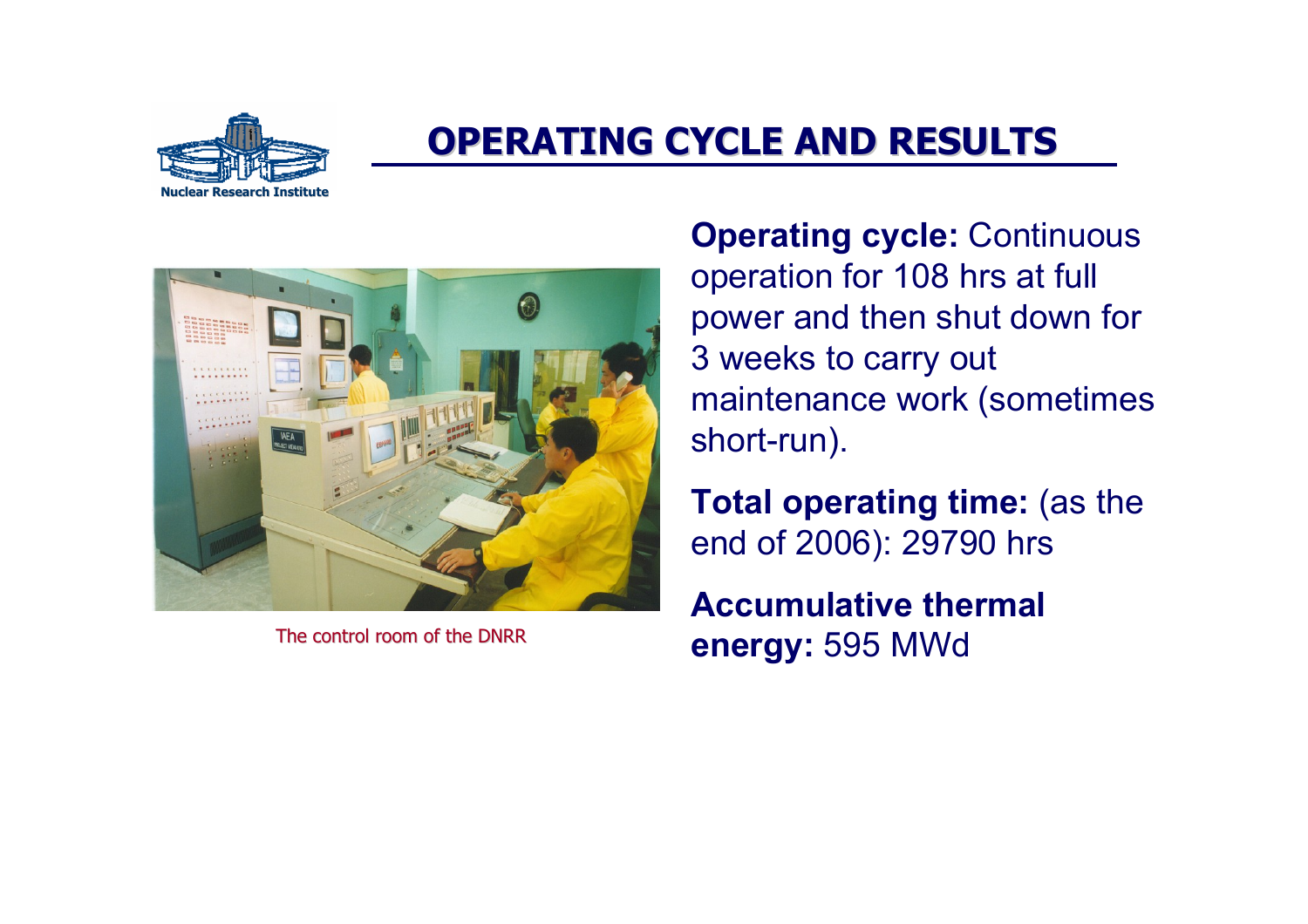

### **UTILIZATION OF THE DNRR UTILIZATION OF THE DNRR**



I-131 Production Line



Radioisotopes and Pharmaceuticals Produced at DNRI

#### **DNRR is currently utilized for the following purposes:**

- *Radioisotope Production*
- *Neutron Activation Analysis*
- $S$  *Basic and applied research in nuclear physics*
- *Research on reactor physics and thermo-hydraulics*
- *Personnel training and education*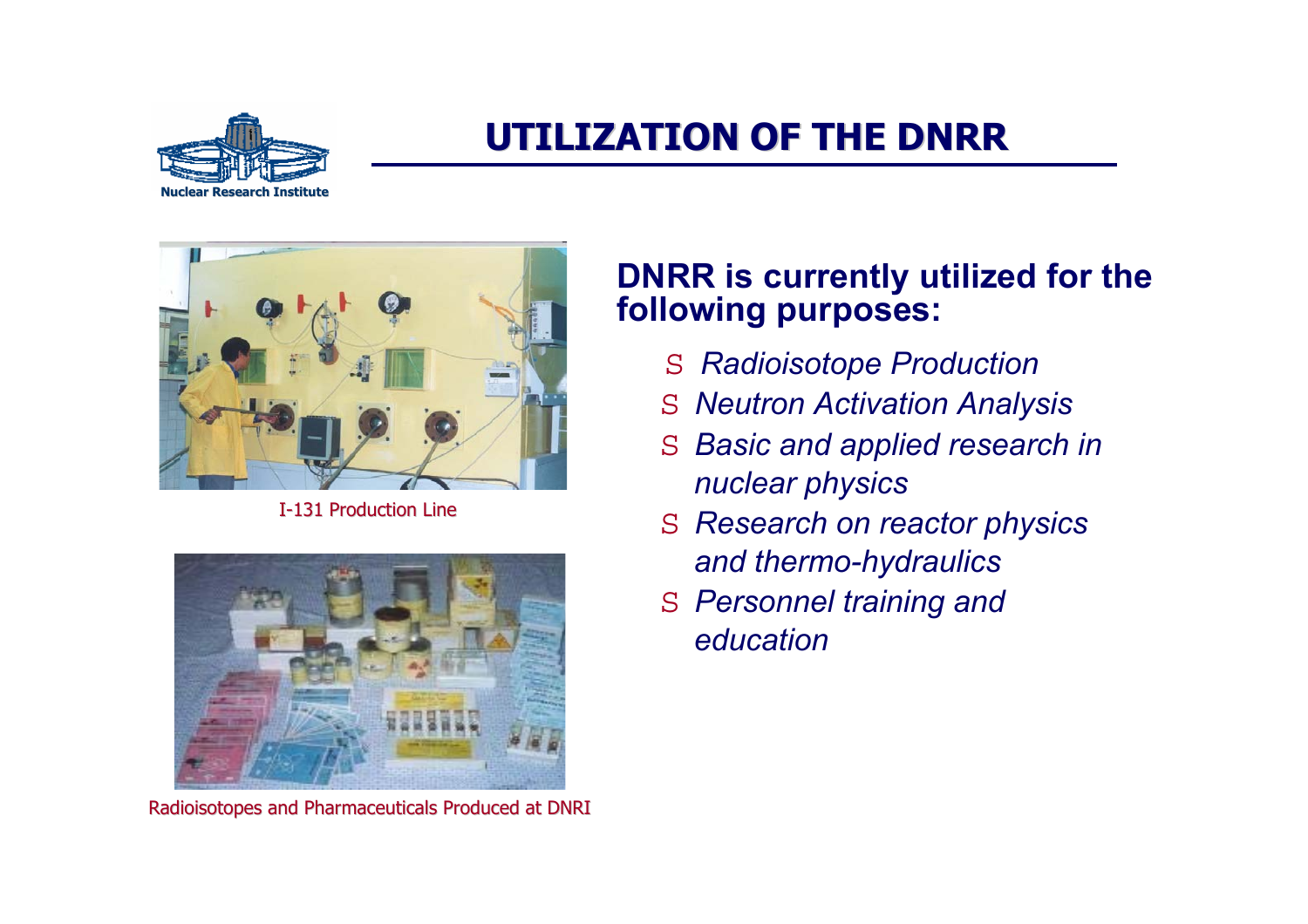

### **REACTOR I&C REPLACEMENT REACTOR I&C REPLACEMENT**

#### **Status of the new I&C system project:**

- • In July 2005, A Contract No. 405 of the installation of a new I&C system has been signed between Joint Stock Company SNIIP-SYSTEMATOM (Russian Federation) and NEAD Company (Vietnam) authorized by VAEC.
- • Design and construction works of the new I&C system have been finished from beginning of August 2006.
- • Test procedure at designer site will be started from mid of August 2006.
- • The equipment of the new I&C system was delivered to Dalat at the beginning of December 2006.
- $\bullet$  The installation and performance of tests for the new I&C system have been completed at the end of March 2007.
- •The I&C system was put into operation in April 2007.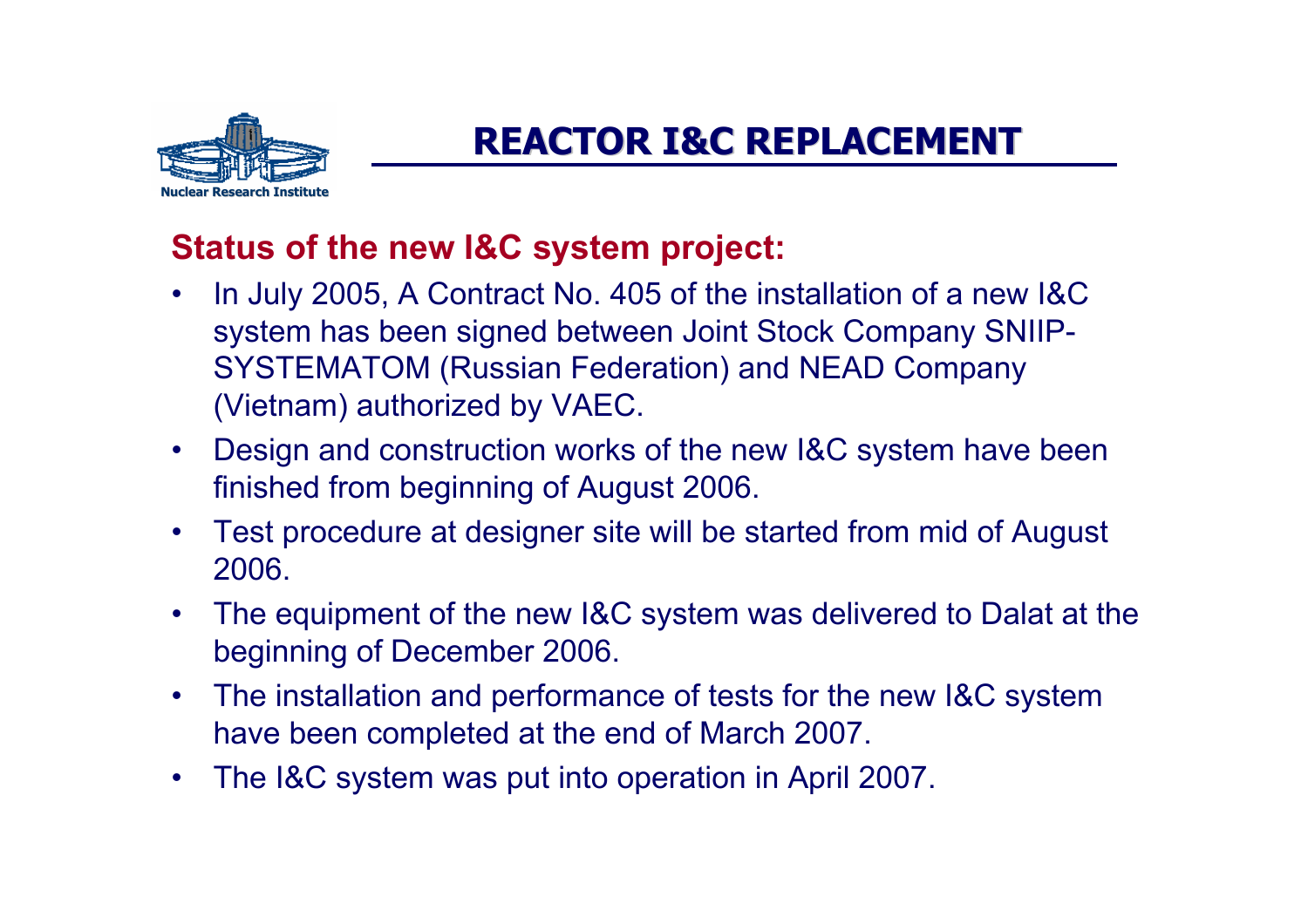

### **CORE FUEL CONVERSION (1)**

#### **DNRI's interests and requests for core conversion:**

- No interruption of reactor operation because of user requirements (RI, NAA, etc.)
- No change in core construction (core size, irradiation facilities in the core, core configuration, etc.)
- No much change in reactor characteristics (neutron flux, reactor statics and dynamics, reactor thermo-transient, etc.)
- The number of LEU FA supplied under RERTR program would be enough for reactor operation at least to 2015 (equivalent of existing number of unirradiated FAs)
- Technical supports (experts, training, …)
- Financial supports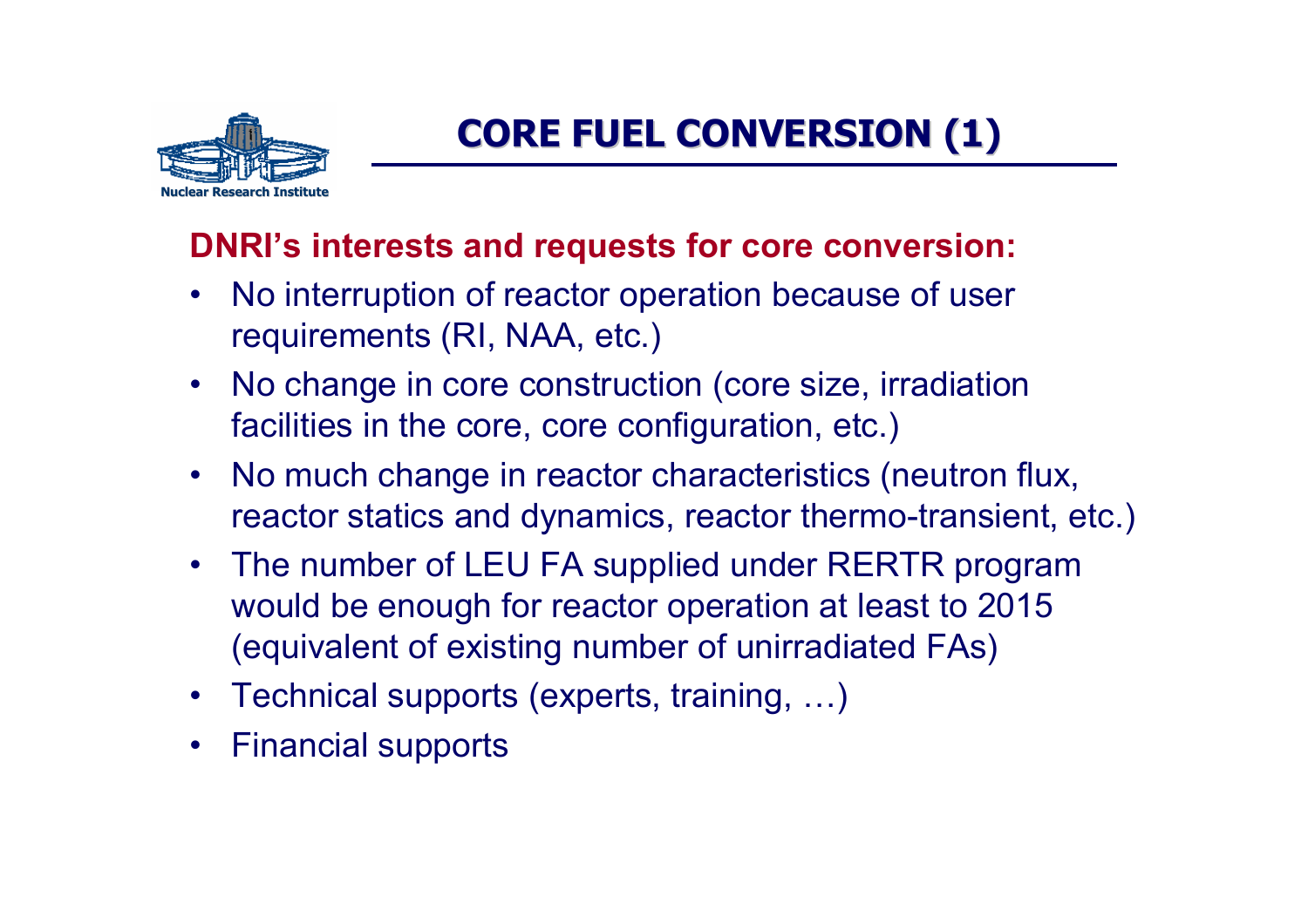

### **CORE FUEL CONVERSION (2)**

#### **Chief events of core fuel conversion project:**

- $\bullet$  The US DOE mission paid a first visit to Dalat Nuclear Research Institute on 14 February 2004.
- US technical experts presented results of neutron calculations for LEU and HEU mixed core of the DNRR (Oct. 2004).
- $\bullet$  US DOE sent letter to VN MOST informing that US will sponsor for core fuel conversion project at the DNRR (Feb. 2005).
- • VN experts were dispatched to Argonne National Laboratory (ANL) in order to join study on core fuel conversion of the DNRR (Apr. 2005).
- $\bullet$  A report containing the results of design and safety analyses (performed by the joint study between RERTR program at ANL and VAEC) for using LEU and HEU mixed core at the DNRR was submitted to Vietnam Agency for Radiation and Nuclear Safety & Control for review (Mar. 2006).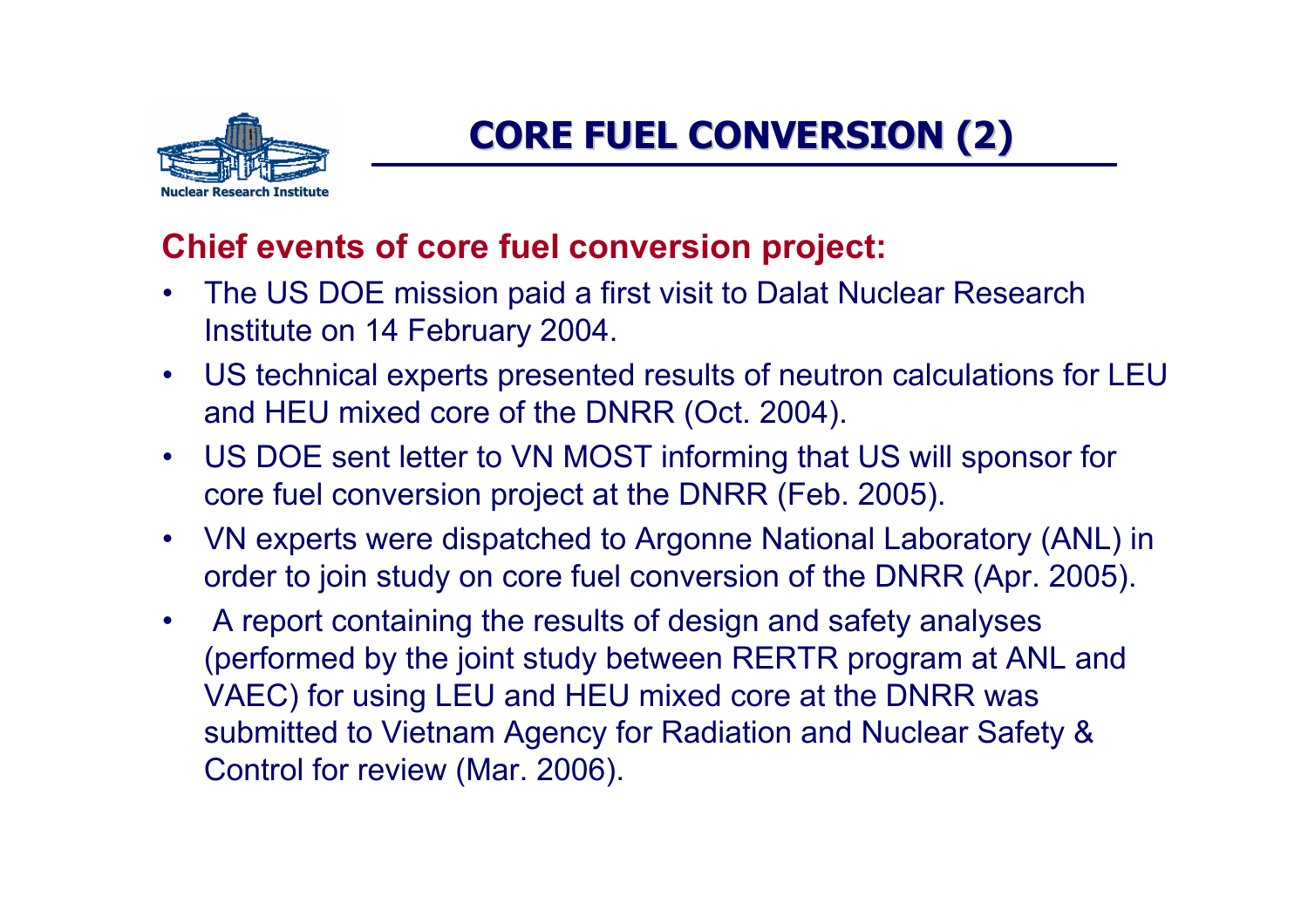

### **CORE FUEL CONVERSION CORE FUEL CONVERSION (3)**

#### **Chief events of core fuel conversion project (con't):**

- • The VAEC sent a proposal for core fuel conversion of the DNRR to MOST.
- • The contract (among JSC TVEL (Russia), VAEC and US DOE) for LEU FA manufacture and supply for the DNRR; The contracts (between IAEA, SOSNY and VAEC, and between VAEC and SOSNY) for return of Russian-origin HEU fuel from Vietnam to Russian Federation were signed on 14 Mar. 2007.
- According to the intended plan, from 11-14 Sept. 2007, 36 LEU VVR-M2 FAs arrived NRI and 34 HEU VVR-M2 FAs plus 1 IFA were shipped to Russia.
- <sup>a</sup> mixed core for the DNRR (98 HEU FAs + 6 LEU FAs) was commenced from 12 Sep. 2007.
- The full core conversion of the DNRR is also being paid much attention by our government at these days. A project on feasibility study for the full core conversion of the DNRR has been proposed by NRI.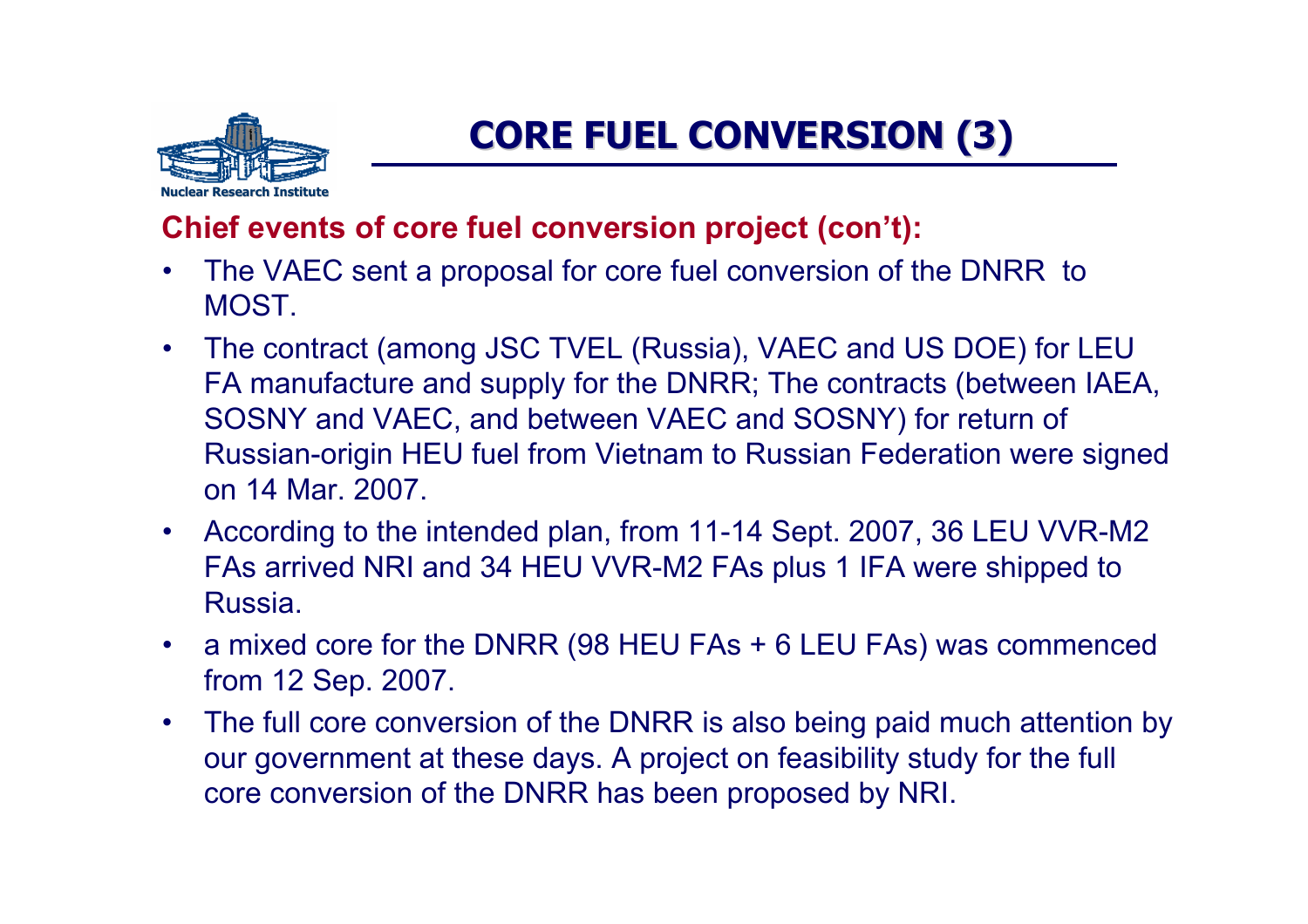

# **FAs currently on-hand at DNRR**

 $\frac{2,5 \text{ mm}}{0.9}$  $0.9$  $_{\rm{U-A1}}$ 

865ء

| <b>Parameter</b>                                              | VVR-M2<br><b>HEU</b>      | VVR-M2<br><b>LEU</b>      |
|---------------------------------------------------------------|---------------------------|---------------------------|
| Enrichment, %                                                 | 36                        | 19.75                     |
| Average Mass of $^{235}$ U in FA, g                           | 40.20                     | 49.70                     |
| <b>Fuel Meat Composition</b>                                  | $U-A1$<br><b>Alloy</b>    | UO, A                     |
| Uranium Density of Fuel Meat, g/cm <sup>3</sup>               | 1.40                      | 2.50                      |
| <b>Cladding Material</b>                                      | <b>Al alloy</b><br>(SAV1) | <b>Al alloy</b><br>(SAV1) |
| <b>Fuel Element Thickness (Fuel Meat and</b><br>Cladding), mm | 2.50                      | 2.50                      |
| <b>Fuel Meat Thickness, mm</b>                                | 0.70                      | 0.94                      |
| <b>Cladding Thickness, mm</b>                                 | 0.90                      | 0.78                      |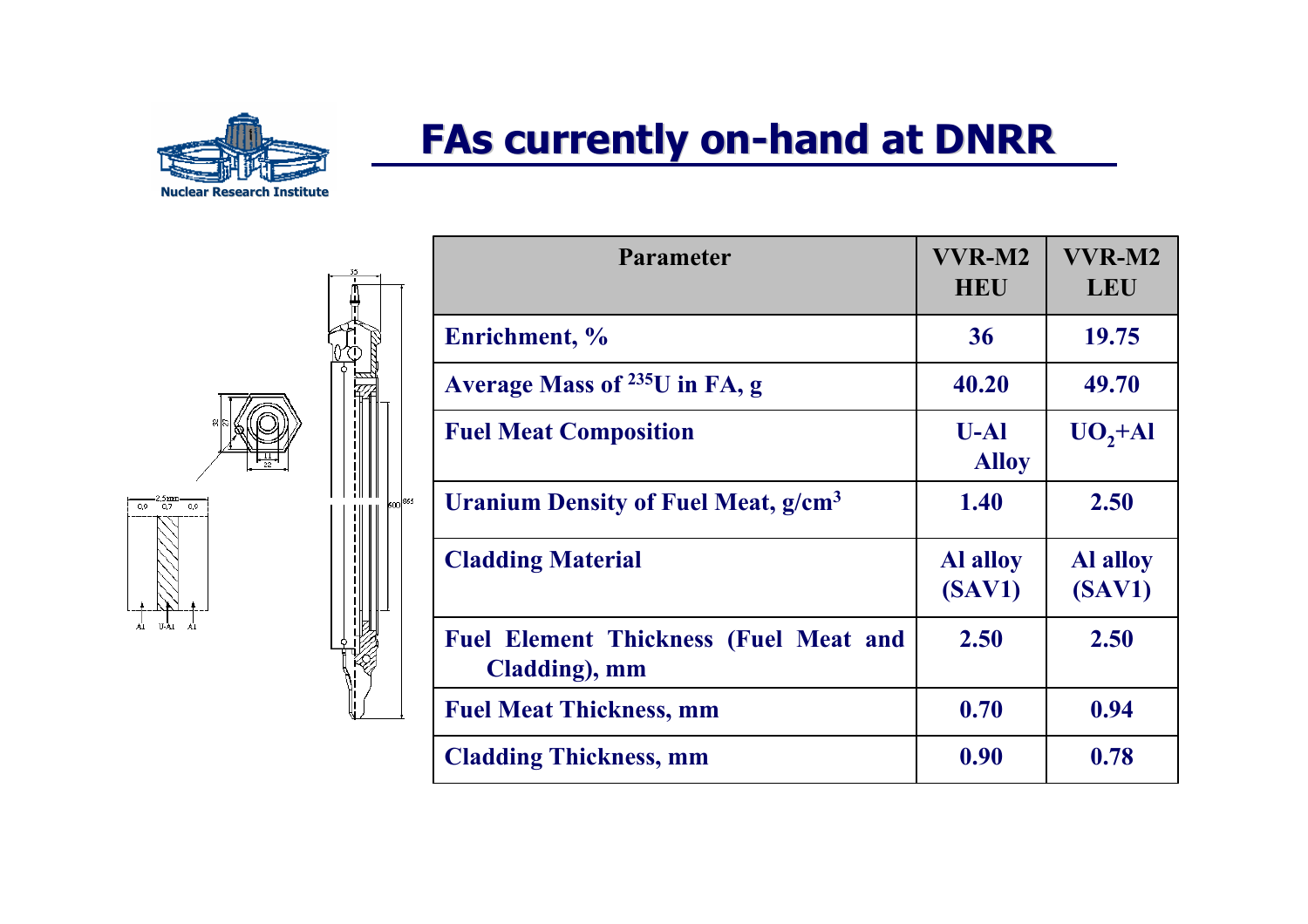

# **DECOMMISSIONING PLANNING**

- A national nuclear law which includes provisions for decommissioning has been prepared and it will be reviewed by our National Assembly in this month.
- **There has not been a Decommissioning Plan for the** DNRR before. The decommissioning plan for the DNRR in operation stage is under preparation.
- Some problems are faced with decommissioning planning: *\* Lack of experience*
	- *\* Lack of personnel training*
- **Training in the field of the decommmissioning of research** reactors for staffs of NRI (VAEC) and international cooperation are needed.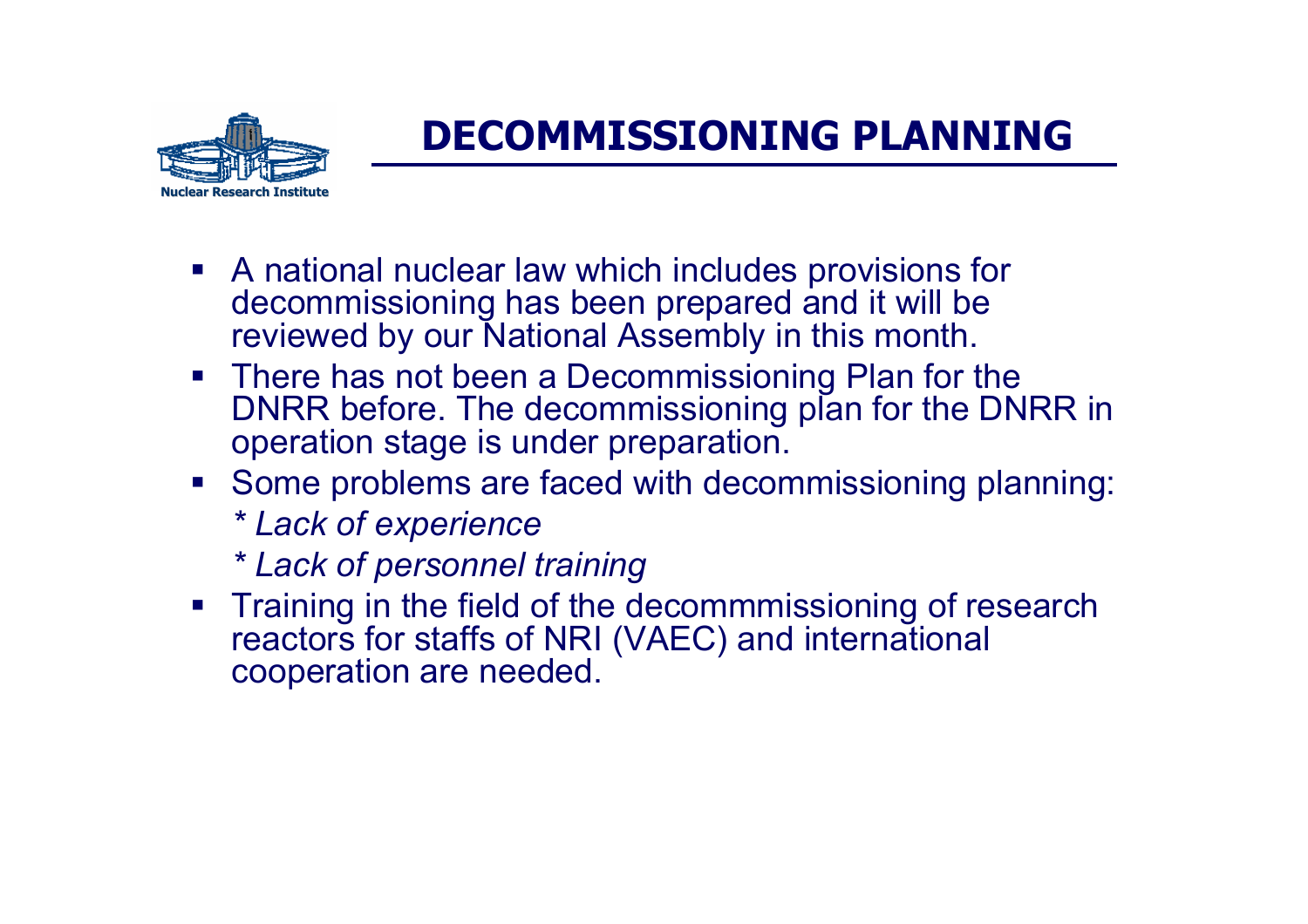

### **CONCLUDING REMARKS**

- - The DNRR is an unique nuclear reactor in Vietnam at present time. The reactor has been safely operated and effectively utilized so far.
- -The project for modification of the reactor I&C system was carried out and the new reactor I&C system was put into operation in April 2007.
- Under the framework of the Core Fuel Conversion Project, the DNRR now is being operated with a mixed core using 98 HEU VVR-M2 FAs plus 6 LEU VVR-M2 FAs.
- - Decommissioning plan for the DNRR in operation stage are being prepared.
- - A new multipurpose research reactor is now under consideration in Vietnam. If the proposal for new RR is approved by our government, the initial decommissioning plan will be considered in design stage.